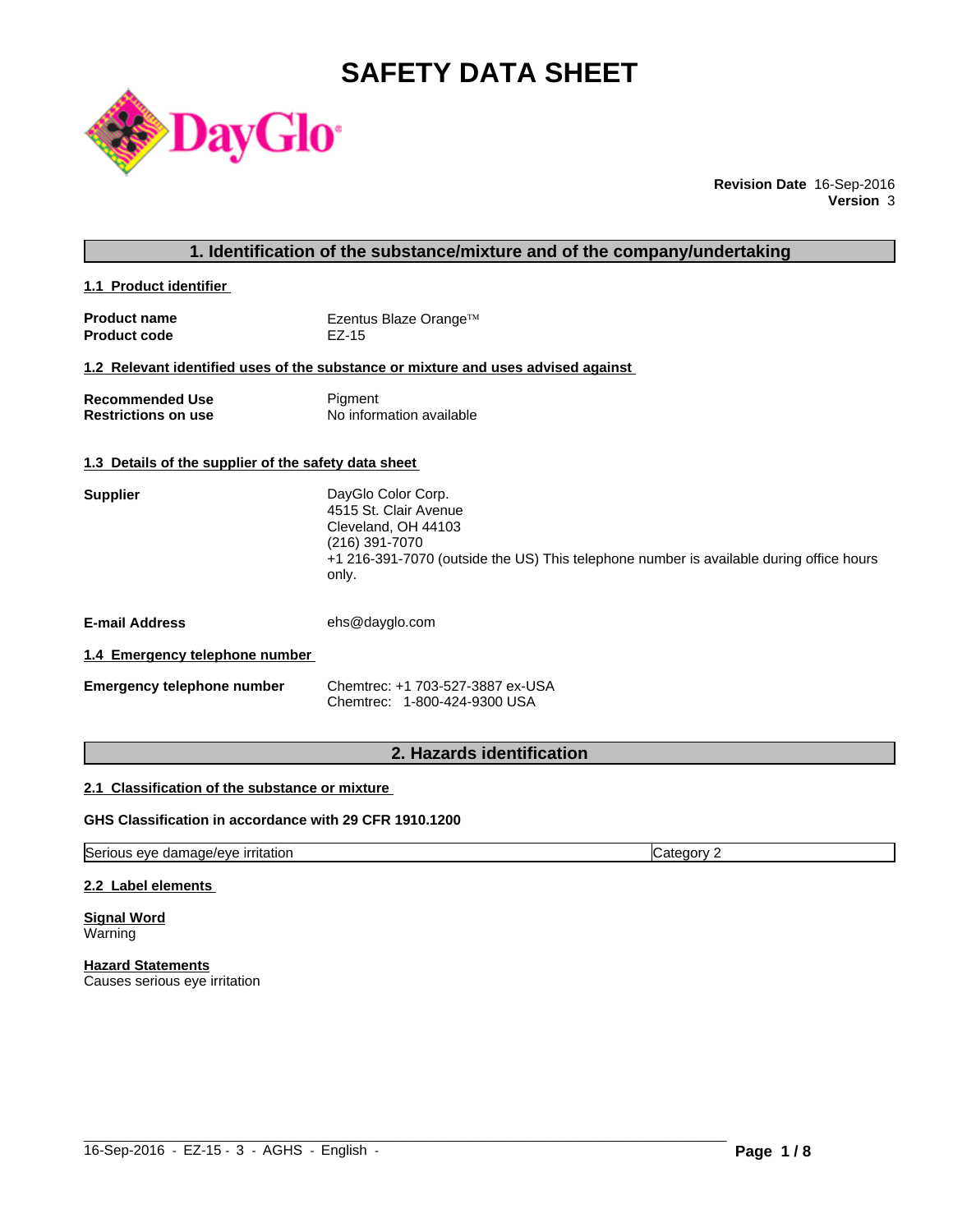

# **Precautionary Statements - Prevention**

Wash face, hands and any exposed skin thoroughly after handling Wear protective gloves/protective clothing/eye protection/face protection

IF IN EYES: Rinse cautiously with water for several minutes. Remove contact lenses, if present and easy to do. Continue rinsing If eye irritation persists: Get medical advice/attention

# **2.3. Other Hazards Hazards not otherwise classified (HNOC)**

Not Applicable

**2.4 Other information** 

Not Applicable

**Unknown Acute Toxicity** 6.363% of the mixture consists of ingredient(s) of unknown toxicity

# **3. Composition/Information on Ingredients**

#### **Substance Mixture**

| <b>Chemical Name</b>         | <b>CAS-No</b>         | Weight %               |
|------------------------------|-----------------------|------------------------|
| Resin                        | $1.1$ -PROP-77<br>DAY | $\Omega$<br>- 90<br>ου |
| Dodecyl-2-Pyrrolidinone<br>◡ | 2687<br>7-96-9        |                        |
| <u>_</u>                     | .<br>.<br>.           |                        |

The exact percentage (concentration) of composition has been withheld as a trade secret.

# **4. First aid measures**

# **4.1 Description of first-aid measures**

| <b>General advice</b>                                           | No information available.                                                                                                                                                                                               |  |
|-----------------------------------------------------------------|-------------------------------------------------------------------------------------------------------------------------------------------------------------------------------------------------------------------------|--|
| Eye contact                                                     | Immediately flush with plenty of water. After initial flushing, remove any contact lenses and<br>continue flushing for at least 15 minutes. Keep eye wide open while rinsing. If symptoms<br>persist, call a physician. |  |
| <b>Skin contact</b>                                             | Immediate medical attention is not required. Wash off with soap and water.                                                                                                                                              |  |
| <b>Inhalation</b>                                               | Immediate medical attention is not required. Move to fresh air.                                                                                                                                                         |  |
| Ingestion                                                       | Do NOT induce vomiting. Drink plenty of water. Consult a physician.                                                                                                                                                     |  |
| 4.2 Most important symptoms and effects, both acute and delayed |                                                                                                                                                                                                                         |  |
| <b>Symptoms</b>                                                 | See Section 2.2, Label Elements and/or Section 11, Toxicological effects.                                                                                                                                               |  |
|                                                                 | 4.3 Indication of any immediate medical attention and special treatment needed                                                                                                                                          |  |
| Notes to physician                                              | Treat symptomatically.                                                                                                                                                                                                  |  |
|                                                                 |                                                                                                                                                                                                                         |  |

# **5. Fire-Fighting Measures**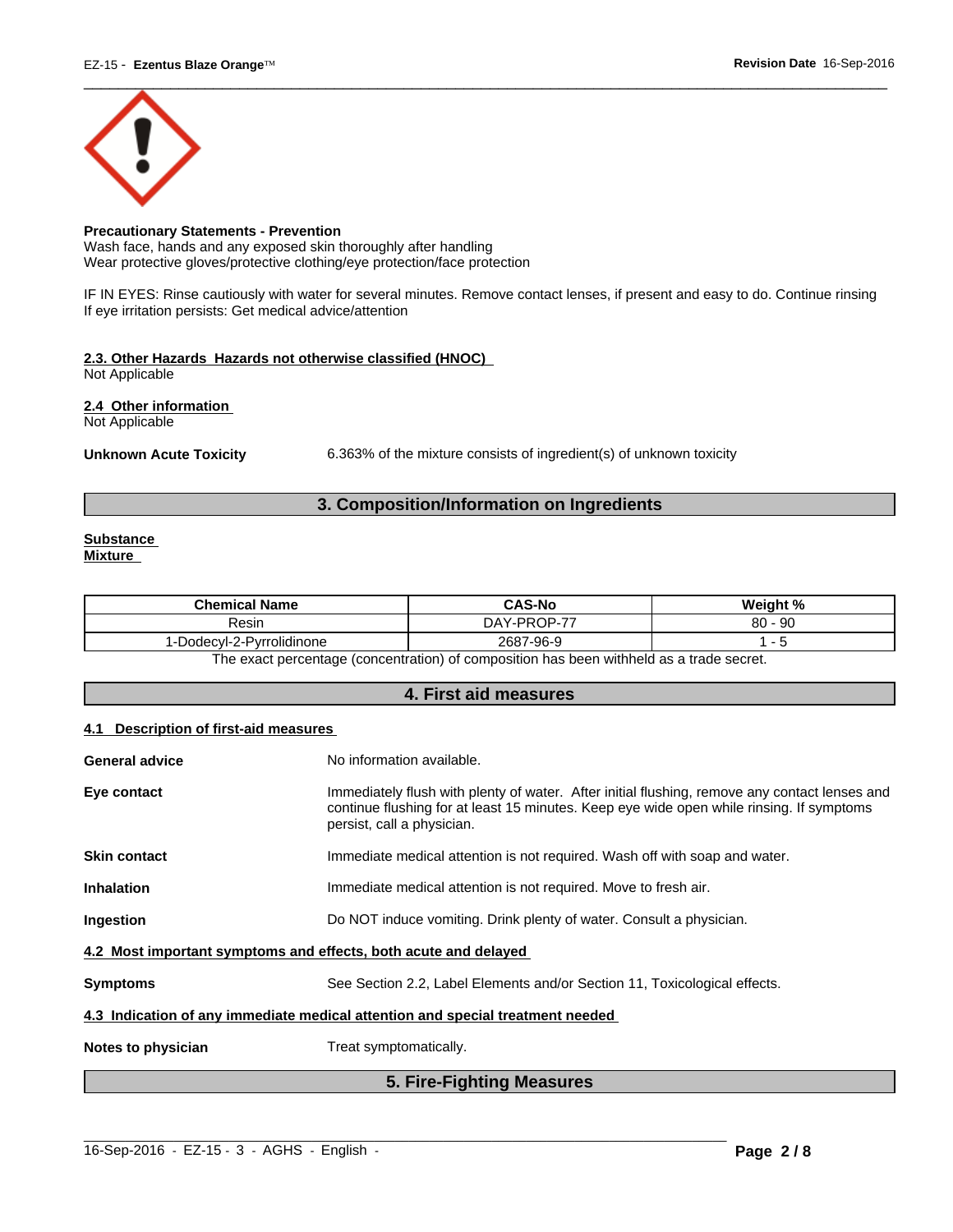#### **5.1 Extinguishing media**

#### **Suitable extinguishing media**

Use extinguishing measures that are appropriate to local circumstances and the surrounding environment.

**Unsuitable Extinguishing Media** None.

### **5.2 Special hazards arising from the substance or mixture**

#### **Special Hazard**

None known based on information supplied

**Hazardous Combustion Products** Carbon oxides. Nitrogen oxides (NOx).

#### **Explosion Data**

#### **Sensitivity to Mechanical Impact** None.

**Sensitivity to Static Discharge** Fine dust dispersed in air, in sufficient concentrations, and in the presence of an ignition source is a potential dust explosion hazard.

 $\overline{\phantom{a}}$  ,  $\overline{\phantom{a}}$  ,  $\overline{\phantom{a}}$  ,  $\overline{\phantom{a}}$  ,  $\overline{\phantom{a}}$  ,  $\overline{\phantom{a}}$  ,  $\overline{\phantom{a}}$  ,  $\overline{\phantom{a}}$  ,  $\overline{\phantom{a}}$  ,  $\overline{\phantom{a}}$  ,  $\overline{\phantom{a}}$  ,  $\overline{\phantom{a}}$  ,  $\overline{\phantom{a}}$  ,  $\overline{\phantom{a}}$  ,  $\overline{\phantom{a}}$  ,  $\overline{\phantom{a}}$ 

#### **5.3 Advice for firefighters**

As in any fire, wear self-contained breathing apparatus pressure-demand, MSHA/NIOSH (approved or equivalent) and full protective gear.

#### **6. Accidental Release Measures**

#### **6.1 Personal precautions, protective equipment and emergency procedures**

Ensure adequate ventilation, especially in confined areas. Use personal protective equipment.

#### **6.2 Environmental precautions**

Dust deposits should not be allowed to accumulate on surfaces as these may form an explosive mixture if they are released into the atmosphere in sufficient concentration. Avoid dispersal of dust in the air (i.e., cleaning dusty surfaces with compressed air). Nonsparking tools should be used. Prevent product from entering drains. See Section 12 for additional Ecological information.

#### **6.3 Methods and materials for containment and cleaning up**

| <b>Methods for Containment</b> | Prevent dust cloud. Cover powder spill with plastic sheet or tarp to minimize spreading.                                                                                                                                                                                                                                                                                                |
|--------------------------------|-----------------------------------------------------------------------------------------------------------------------------------------------------------------------------------------------------------------------------------------------------------------------------------------------------------------------------------------------------------------------------------------|
| Methods for cleaning up        | Avoid dust formation. Take precautionary measures against static discharges. Do not dry<br>sweep dust. Wet dust with water before sweeping or use a vacuum to collect dust. Use<br>personal protective equipment. Take up mechanically and collect in suitable container for<br>disposal. Prevent product from entering drains. Keep in suitable and closed containers for<br>disposal. |

#### **7. Handling and storage**

#### **7.1 Precautions for safe handling**

|                                                                                                   | 8. Exposure controls/personal protection                                                                                                                   |  |
|---------------------------------------------------------------------------------------------------|------------------------------------------------------------------------------------------------------------------------------------------------------------|--|
| <b>Materials to Avoid</b><br>No materials to be especially mentioned.                             |                                                                                                                                                            |  |
| <b>Storage Conditions</b>                                                                         | Keep tightly closed in a dry and cool place.                                                                                                               |  |
|                                                                                                   | 7.2 Conditions for safe storage, including any incompatibilities                                                                                           |  |
| Handle in accordance with good industrial hygiene and safety practice.<br><b>Hygiene measures</b> |                                                                                                                                                            |  |
| Advice on safe handling                                                                           | Avoid dust formation. Take precautionary measures against static discharges. Fine dust<br>dispersed in air may ignite. Wear personal protective equipment. |  |

 $\_$  ,  $\_$  ,  $\_$  ,  $\_$  ,  $\_$  ,  $\_$  ,  $\_$  ,  $\_$  ,  $\_$  ,  $\_$  ,  $\_$  ,  $\_$  ,  $\_$  ,  $\_$  ,  $\_$  ,  $\_$  ,  $\_$  ,  $\_$  ,  $\_$  ,  $\_$  ,  $\_$  ,  $\_$  ,  $\_$  ,  $\_$  ,  $\_$  ,  $\_$  ,  $\_$  ,  $\_$  ,  $\_$  ,  $\_$  ,  $\_$  ,  $\_$  ,  $\_$  ,  $\_$  ,  $\_$  ,  $\_$  ,  $\_$  ,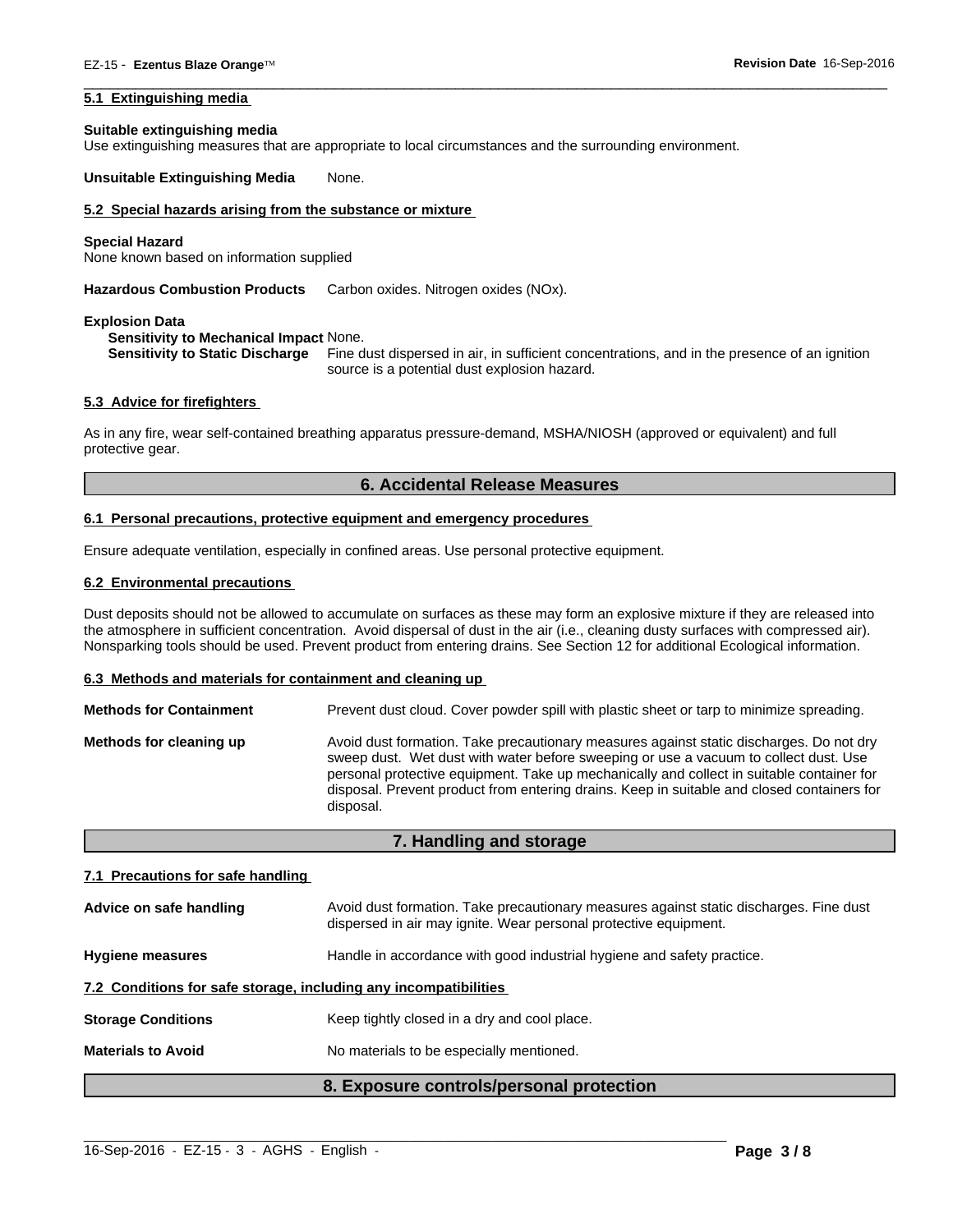# **8.2 Appropriate engineering controls**

| Showers |
|---------|
|         |

Eyewash stations Ventilation systems.

#### **8.3 Individual protection measures, such as personal protective equipment**

| <b>Hygiene measures</b>       | See section 7 for more information                                                                             |
|-------------------------------|----------------------------------------------------------------------------------------------------------------|
| <b>Respiratory protection</b> | . NIOSH/MSHA approved respiratory protection should be worn if exposure is anticipated.                        |
| Skin and body protection      | Wear chemical resistant footwear and clothing such as gloves, an apron or a whole body<br>suit as appropriate. |
| <b>Eye/Face Protection</b>    | Safety glasses with side-shields.                                                                              |

 $\overline{\phantom{a}}$  ,  $\overline{\phantom{a}}$  ,  $\overline{\phantom{a}}$  ,  $\overline{\phantom{a}}$  ,  $\overline{\phantom{a}}$  ,  $\overline{\phantom{a}}$  ,  $\overline{\phantom{a}}$  ,  $\overline{\phantom{a}}$  ,  $\overline{\phantom{a}}$  ,  $\overline{\phantom{a}}$  ,  $\overline{\phantom{a}}$  ,  $\overline{\phantom{a}}$  ,  $\overline{\phantom{a}}$  ,  $\overline{\phantom{a}}$  ,  $\overline{\phantom{a}}$  ,  $\overline{\phantom{a}}$ 

# **9. Physical and chemical properties**

# **9.1 Information on basic physical and chemical properties**

| <b>Physical state</b>                                         | Solid                                 |                          |
|---------------------------------------------------------------|---------------------------------------|--------------------------|
| Appearance                                                    | Powder                                |                          |
| Color                                                         | Orange                                |                          |
| Odor                                                          | Mild                                  |                          |
| <b>Odor Threshold</b>                                         | No information available              |                          |
| <b>Property</b>                                               | Values                                | Remarks • Methods        |
| рH                                                            |                                       | No information available |
| <b>Melting/freezing point</b>                                 |                                       | No information available |
| Boiling point/boiling range                                   |                                       | No information available |
| <b>Flash Point</b>                                            |                                       | No information available |
| <b>Evaporation rate</b>                                       |                                       | No information available |
| <b>Flammability (solid, gas)</b>                              |                                       | No information available |
| <b>Flammability Limits in Air</b><br>upper flammability limit |                                       | No information available |
| lower flammability limit                                      |                                       | No information available |
| Vapor pressure                                                |                                       | No information available |
| <b>Vapor density</b>                                          |                                       | No information available |
| <b>Specific Gravity</b>                                       | 1.2                                   |                          |
| <b>Water solubility</b>                                       | Insoluble in water                    |                          |
| Solubility in other solvents                                  |                                       | No information available |
| <b>Partition coefficient</b>                                  |                                       | No information available |
| <b>Autoignition temperature</b>                               |                                       | No information available |
| <b>Decomposition temperature</b>                              |                                       | No information available |
| <b>Viscosity, kinematic</b>                                   |                                       | No information available |
| Viscosity, dynamic                                            |                                       | No information available |
| <b>Explosive properties</b>                                   | Fine dust dispersed in air may ignite |                          |
| <b>Oxidizing Properties</b>                                   |                                       | No information available |
| 9.2 Other information                                         |                                       |                          |

**Volatile organic compounds (VOC)** None **content**

# **10. Stability and Reactivity**

#### **10.1 Reactivity**

No dangerous reaction known under conditions of normal use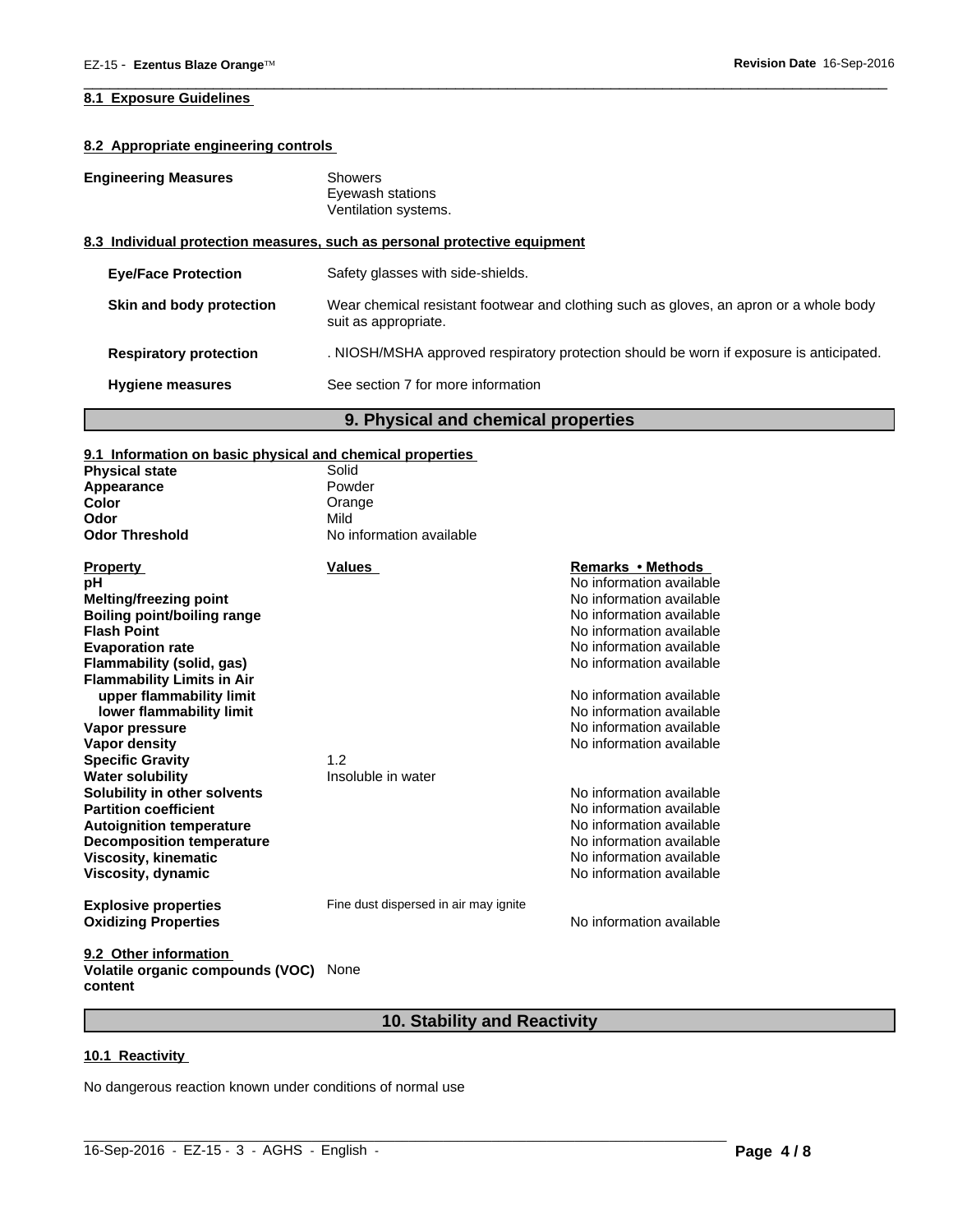#### **10.2 Chemical stability**

Stable

#### **10.3 Possibility of hazardous reactions**

None under normal processing.

#### **10.4 Conditions to Avoid**

Dust formation. Take precautionary measures against static discharges.

#### **10.5 Incompatible Materials**

None known based on information supplied.

#### **10.6 Hazardous Decomposition Products**

None known based on information supplied.

# **11. Toxicological information**

**11.1 Acute toxicity** 

#### **Numerical measures of toxicity: Product Information**

| D50 Oral:                    |
|------------------------------|
| . J 000 n.<br>m <sub>0</sub> |
|                              |

 $\_$  ,  $\_$  ,  $\_$  ,  $\_$  ,  $\_$  ,  $\_$  ,  $\_$  ,  $\_$  ,  $\_$  ,  $\_$  ,  $\_$  ,  $\_$  ,  $\_$  ,  $\_$  ,  $\_$  ,  $\_$  ,  $\_$  ,  $\_$  ,  $\_$  ,  $\_$  ,  $\_$  ,  $\_$  ,  $\_$  ,  $\_$  ,  $\_$  ,  $\_$  ,  $\_$  ,  $\_$  ,  $\_$  ,  $\_$  ,  $\_$  ,  $\_$  ,  $\_$  ,  $\_$  ,  $\_$  ,  $\_$  ,  $\_$  ,

**Unknown Acute Toxicity** 6.363% of the mixture consists of ingredient(s) of unknown toxicity

 $\overline{\phantom{a}}$  ,  $\overline{\phantom{a}}$  ,  $\overline{\phantom{a}}$  ,  $\overline{\phantom{a}}$  ,  $\overline{\phantom{a}}$  ,  $\overline{\phantom{a}}$  ,  $\overline{\phantom{a}}$  ,  $\overline{\phantom{a}}$  ,  $\overline{\phantom{a}}$  ,  $\overline{\phantom{a}}$  ,  $\overline{\phantom{a}}$  ,  $\overline{\phantom{a}}$  ,  $\overline{\phantom{a}}$  ,  $\overline{\phantom{a}}$  ,  $\overline{\phantom{a}}$  ,  $\overline{\phantom{a}}$ 

#### **Numerical measures of toxicity: Component Information**

#### **11.2 Information on toxicological effects**

**Skin corrosion/irritation** Product Information • Not a dermal irritant Component Information • No information available

#### **Serious eye damage/eye irritation**

Product Information • Irritating to eyes Component Information • No information available

#### **Respiratory or skin sensitization**

Product Information • Did not cause sensitization on laboratory animals Component Information • No information available

#### **Germ cell mutagenicity**

Product Information • No information available Component Information • No information available

#### **Carcinogenicity**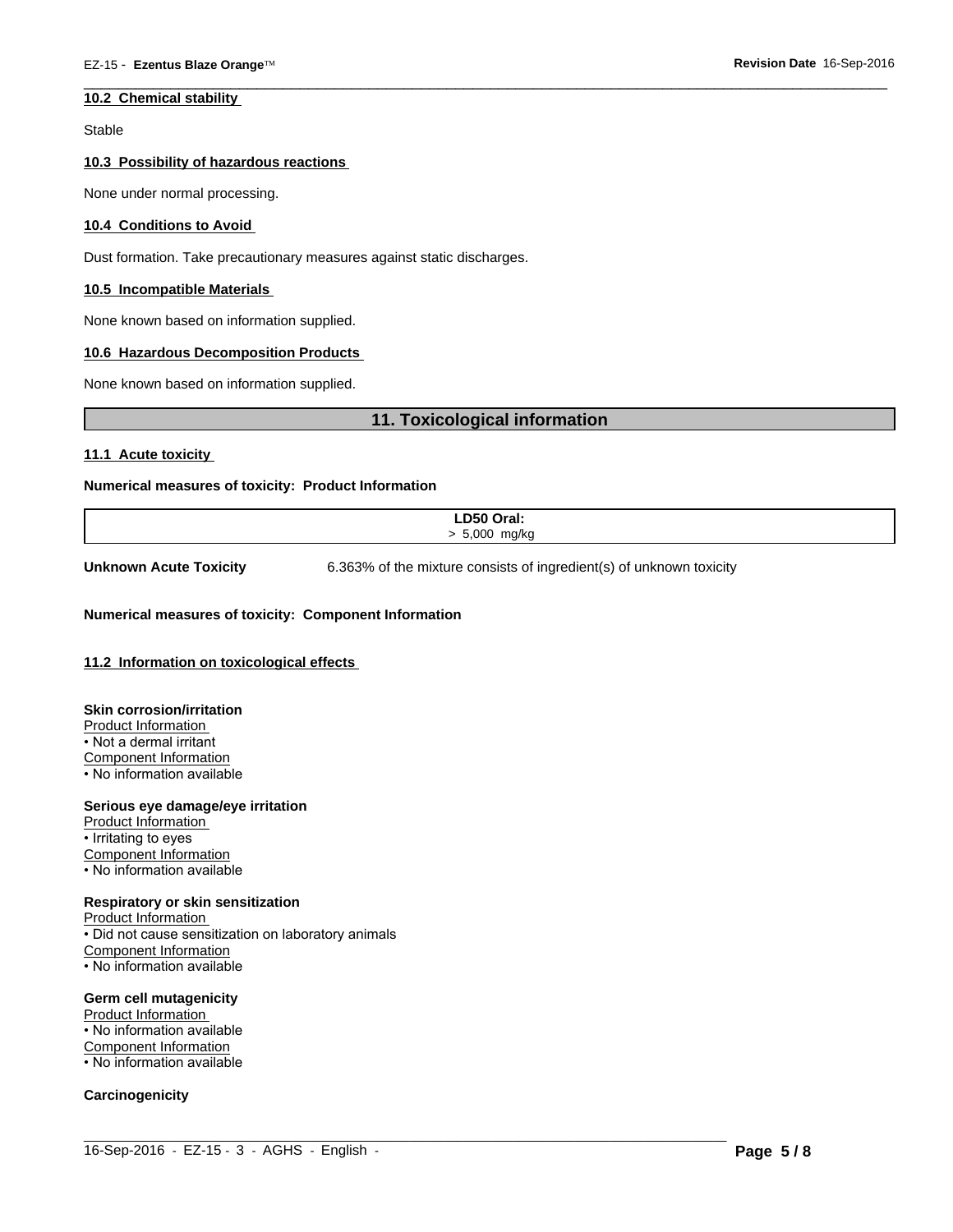$\overline{\phantom{a}}$  ,  $\overline{\phantom{a}}$  ,  $\overline{\phantom{a}}$  ,  $\overline{\phantom{a}}$  ,  $\overline{\phantom{a}}$  ,  $\overline{\phantom{a}}$  ,  $\overline{\phantom{a}}$  ,  $\overline{\phantom{a}}$  ,  $\overline{\phantom{a}}$  ,  $\overline{\phantom{a}}$  ,  $\overline{\phantom{a}}$  ,  $\overline{\phantom{a}}$  ,  $\overline{\phantom{a}}$  ,  $\overline{\phantom{a}}$  ,  $\overline{\phantom{a}}$  ,  $\overline{\phantom{a}}$ Product Information • Contains no ingredient listed as a carcinogen Component Information

• Production of the contract of the contract of the contract of the contract of the contract of the contract of

**Reproductive toxicity** Product Information • No information available

Component Information • No information available

**STOT - single exposure** No information available

### **STOT - repeated exposure**

• No known effect

### **Other adverse effects**

Product Information • No information available Component Information • No information available

# **Aspiration hazard**

Product Information • No information available Component Information

• No information available

# **12. Ecological information**

#### **12.1 Toxicity**

**Ecotoxicity No information available** 

6.763 % of the mixture consists of components(s) of unknown hazards to the aquatic environment

#### **Ecotoxicity effects**

#### **12.2 Persistence and degradability**

No information available.

### **12.3 Bioaccumulative potential**

Discharge into the environment must be avoided

#### **12.4 Mobility in soil**

No information available.

#### **12.5 Other adverse effects**

No information available

# **13. Disposal Considerations**

#### **13.1 Waste treatment methods**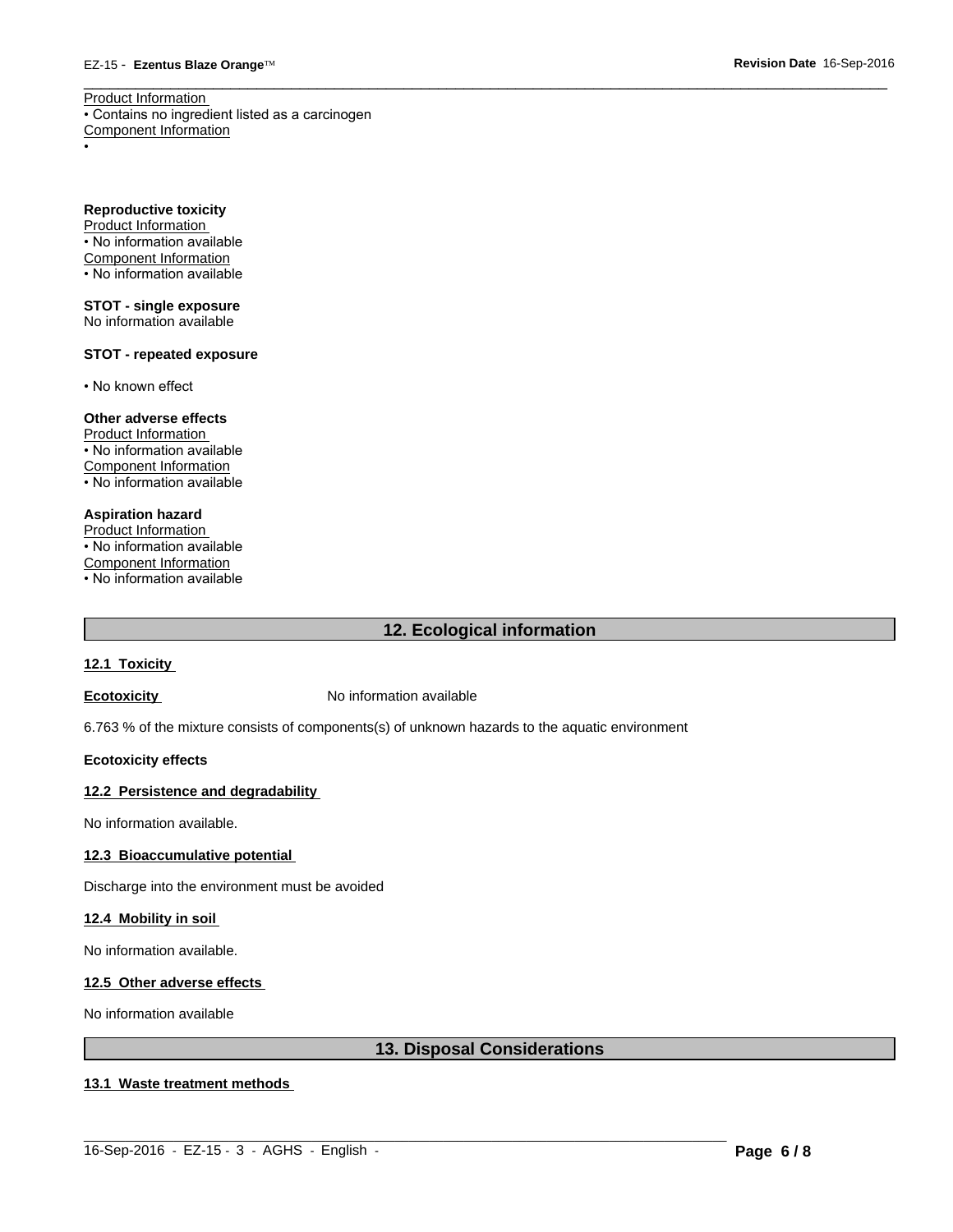Dispose of in accordance with federal, state, and local regulations.

# **14. Transport Information**

 $\overline{\phantom{a}}$  ,  $\overline{\phantom{a}}$  ,  $\overline{\phantom{a}}$  ,  $\overline{\phantom{a}}$  ,  $\overline{\phantom{a}}$  ,  $\overline{\phantom{a}}$  ,  $\overline{\phantom{a}}$  ,  $\overline{\phantom{a}}$  ,  $\overline{\phantom{a}}$  ,  $\overline{\phantom{a}}$  ,  $\overline{\phantom{a}}$  ,  $\overline{\phantom{a}}$  ,  $\overline{\phantom{a}}$  ,  $\overline{\phantom{a}}$  ,  $\overline{\phantom{a}}$  ,  $\overline{\phantom{a}}$ 

| <b>DOT</b>  | Not regulated |
|-------------|---------------|
| <b>MEX</b>  | Not regulated |
| <b>IMDG</b> | Not regulated |
| <b>IATA</b> | Not regulated |

### **15. Regulatory information**

#### **15.1 International Inventories**

| <b>TSCA</b>          | Complies |
|----------------------|----------|
| <b>DSL</b>           | -        |
| <b>EINECS/ELINCS</b> | ۰        |
| <b>ENCS</b>          | ۰        |
| <b>IECSC</b>         | ۰        |
| <b>KECL</b>          | -        |
| <b>PICCS</b>         | -        |
| <b>AICS</b>          | -        |
| <b>NZIOC</b>         | -        |

**TSCA** - United States Toxic Substances Control Act Section 8(b) Inventory

**DSL** - Canadian Domestic Substances List

**EINECS/ELINCS** - European Inventory of Existing Chemical Substances/European List of Notified Chemical Substances

**PICCS** - Philippines Inventory of Chemicals and Chemical Substances

**ENCS** - Japan Existing and New Chemical Substances

**IECSC** - China Inventory of Existing Chemical Substances

**KECL** - Korean Existing and Evaluated Chemical Substances

**PICCS** - Philippines Inventory of Chemicals and Chemical Substances

**AICS** - Australian Inventory of Chemical Substances

**NZIoC** - New Zealand Inventory of Chemicals

#### **15.2 U.S. Federal Regulations**

#### **SARA 313**

Section 313 of Title III of the Superfund Amendments and Reauthorization Act of 1986 (SARA). This product does not contain any chemicals which are subject to the reporting requirements of the Act and Title 40 of the Code of Federal Regulations, Part 372

#### **15.3 Pesticide Information**

Not applicable

#### **15.4 U.S. State Regulations**

#### **California Proposition 65**

This product does not contain any Proposition 65 chemicals

| <b>16. Other information</b> |                        |                       |                          |                                           |
|------------------------------|------------------------|-----------------------|--------------------------|-------------------------------------------|
| <b>NFPA</b>                  | Health Hazard 0        | Flammability -        | Instability -            | <b>Physical and chemical</b><br>hazards - |
| <b>HMIS</b>                  | <b>Health Hazard 1</b> | <b>Flammability 1</b> | <b>Physical Hazard 0</b> | Personal protection X                     |
| Legend:                      |                        |                       |                          |                                           |
|                              |                        |                       |                          |                                           |